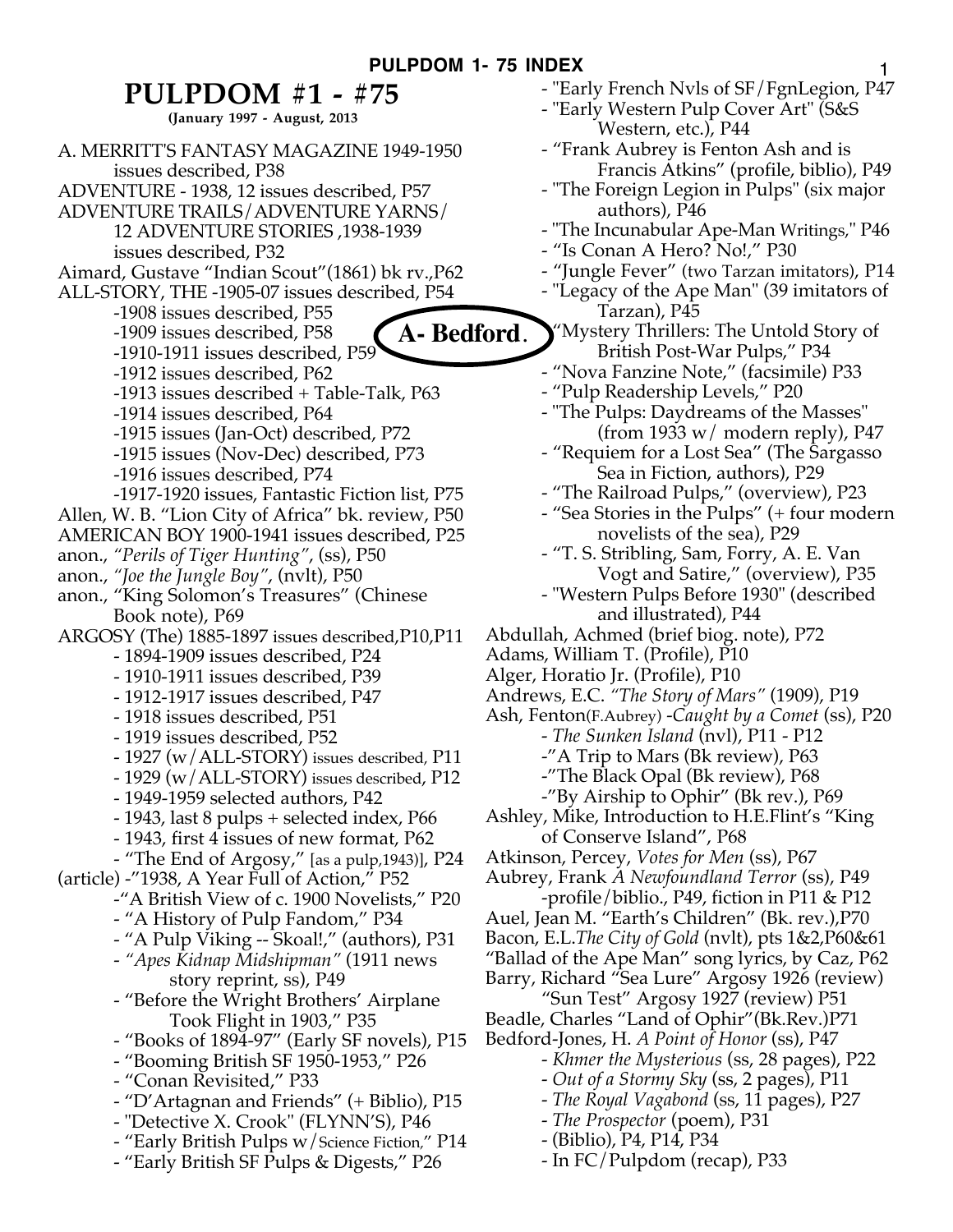BARSOOM Anthology (2012), (Bk. Review) P71 BLUE BOOK (The) 1905-1920 issues described, P48 Booth, Rex A. *The Wrath of Ptah* (ss), P75 Brady, Cyrus Townsend "The Island of Regeneration" (Book reviewed), P3 "Island of Regeneration" - John Charnock, Literary father of John Clayton?", P51 Browne, Howard, Warrior of the Dawn/Tharn (Book reviews),P70 Burroughs, Edgar Rice (See P1 - P8, P14, P23, P41, P45) - *Under the Moons of Mars* (nvl), P1 - P7 - "Some Speculations Concerning "The Cave Girl," (Zane Grey bk. review), P1 Men Among Monkeys (Tarzan study), P23 - The New Tarzan of the Apes, (article)P60 - Pellucidar Revisited, P65, P66, P67 Tarzan Goes to Pellucidar (Bk notes),P69 - "The Eternal Lover "(Book review),P70 -Brief report on 100th anniversary of John Carter & Tarzan celebration, issuance of U.S.Stamp, attended by Caz in CA. -P72 And ERB BEgan, (book reviews), P75 Burroughs, John Coleman & Hulbert The Sons of ERB 1939-1941,1967,(all 6 published stories reviewed in detail), P54 Byron, T. P. *A Place of Monsters* (ss, 1911), P59 Cabell, James Branch, His Rise and Fall, extensive biog. and bibliography, P51 Canja, Jeff "Popular Fiction Periodicals" ( vintage magazine collectors guide reviewed), P60 Carse, Robert (Story reviewed/Profile), P46 CAVALIER (The) 1909-1914 issues described, P31 CAVALIER CLASSICS 1940 issues described, P34 Chabon, M., Ed. "McSweeney's...Thrilling Tales" (Book reviewed), P40 Chidsey, Donald Barr (Profile/biblio.), P18 Chomko, Mike (columns: "Pulp Flavors,"P8 "Purple Prose,"P2,P3,P4,P5, "The Pulp Wire," P6, P7 Coburn, Walt (ARGOSY biblio.), P24 Coblentz, Stanton A. "The Blue Barbarians" (Book/magazine comparison), P25 - The Wonder Stick (Bk review),P70 Collingwood, Harry "The Log of the Flying Fish & With Airship & Submarine (Bk.rev.) P69 COMET STORIES 1940-1941 issues described, P34 COMPLETE STORIES 1924-1937, issues described, P43 Cook, Michael L. "Mystery Fanfare" (Book reviewed), P26 Constiner, Merle (Profile/biblio), P19 Cottrill, Tim "Bookery Fantasy's Ultimate Guide to the Pulps" (Index reviewed), P49 Crewe-Jones,F."The Future Eve"(1884 bk rv.)P62 **Bar. - F**

Cristie, Gene (ed) "The Space Annnihilator and Early SF frm *The Argosy*"(Bk.review),P68 Cummings, Ray *The World of Tomorrow* (ss), P12 Re-examining Ray Cummings (essay),P56 Cussler, Clive "The Navigator" (Bk rev.), P69 Cuthbert, Chester D. *Golden Peril* (ss), P32 Day, Bradford M. II "An Appreciation," P1 - "Early SF Proprietor Bradford M. Day II," P38 - "The Fantastic Magazines of Bradford M. Day" (Books/checklists), P26 ed., *Olden Tales*. (Book reviewed), P67 De Morgan, John "King Solomon's Treasures" (Book review), P69 Dent, Lester - Dent & Doc (profile), P57 -"Python Isle, (Book review),P69 DiFate, Vincent "Infinite Worlds" (Bk review), P9 Diffin, C.W, Man of the Dawn (ss review),P70 Dinian, John A. "The Pulp Western" (Book reviewed), P25 Doyle, A.C. pictures of "The Lost World",P71 Drury, David M. "All the Gold of Ophir,(note)P69 Du Chaillu, Paul D. "Explorations...in Africa", and "World of Great Forest", (excerpts,etc), P8 Dunn, J. Allan (Profile/biblio), P13 *- Bru the Bird Woman* (ss), P41 Bru, The Bird Woman (ss review),P70 - "Hawks of Hazard" (Book reviewed), P15 - (Biblio), P15, P29 Dwyer, James Francis (Profile/biblio/books reviewed), P41 "Lady with Feet of Gold"( bk. review) P60 -"They Came to Ophir (ss review), P69 ELECTRICAL EXPERIMENTER (The)/SCIENCE & INVENTION 1915-1921 issues described, P37 Ellis, Doug w/John Locke & John Gunnison "The Adventure House Guide to the Pulps", (Index reviewed), P49; criticized, P25 Elston, Allan Vaughan (Profile/biblio), P25 England, George Allan *The Plunge* (ss), P23 - "The Empire in the Air" (Book reviewed), P49 EVERYBODY'S 1900-1929 issues described, P35 Eyton, John "Jungle Born", book review, P50 *"The Human Spark"*, fiction, P71 Farley, Ralph Milne, bio., analysis, biblio,etc.P53 Farmer, Phil "Tarzan Alive, Hadon novels, (Bk reviews), P69 Some Problems in Writing the Tarzan Biography, Mike Taylor Intro, P75 Feval, Paul (4 D'Artagnan books reviewed), P15 Fezandie, Clement *Through the Earth* (nvlt), P28 *The Secret of Life* (ss), P74

Flint, Homer Eon *The Planeteer* (nvl) w/ comments, P38, P39, P40 -(Profile/biblio), P38 *King of Conserve Island, Part I & II*, P68,P69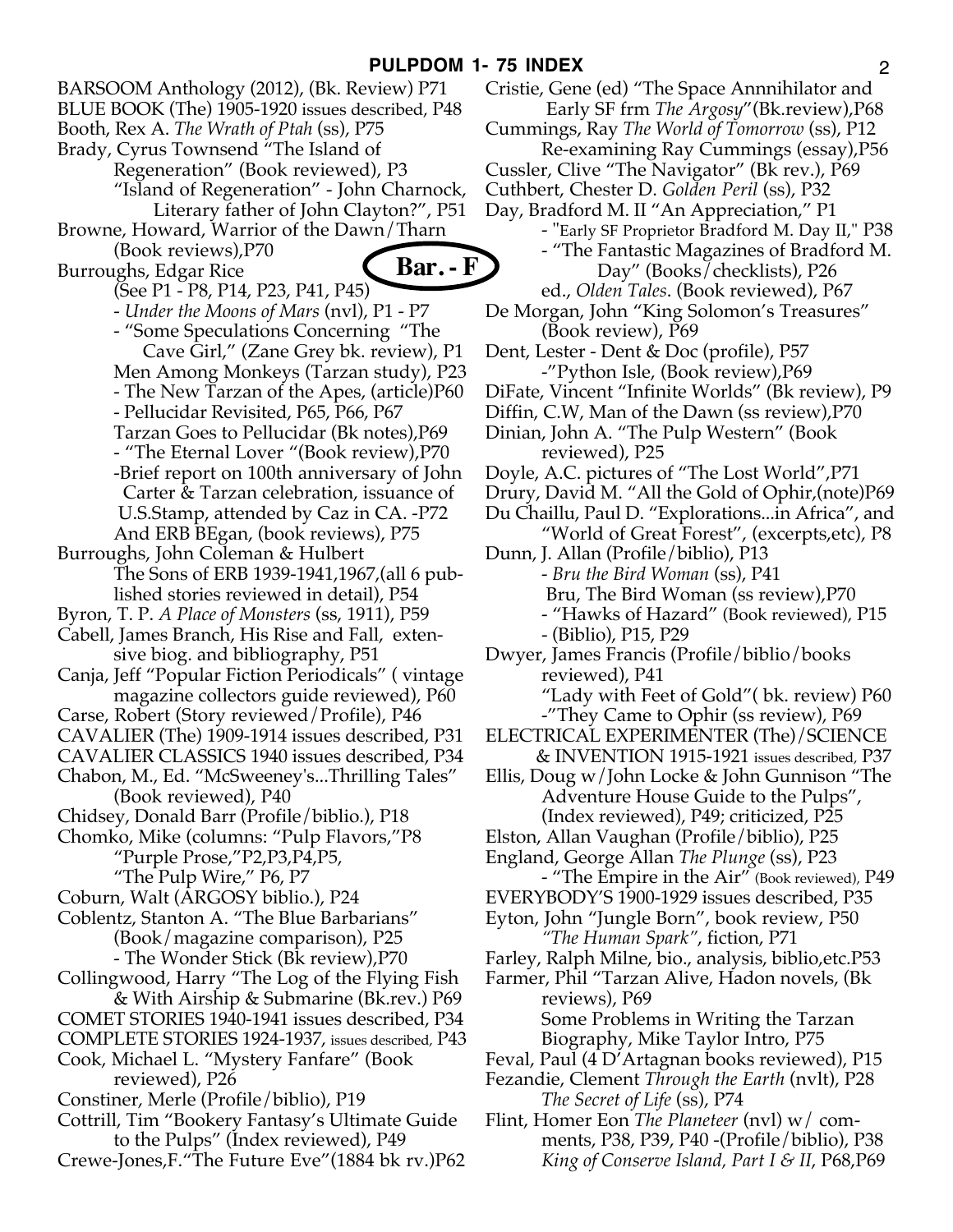- Fox,Gardner "Crom the Barbarian" (ss note),P69
- Frankenstein, Gustavus *The Little Boy and the*
- *Elephant* (nvlt), P48 [J.A.St.John cover art] FLYNN'S & DETECTIVE FICTION WEEKLY,
- 1924-1942 issues described, P48 "Ganpat"/L.A. Gompertz (Lost Race book series
- reviewed/biblio), P49
- Gilmour, William "The Undying Fire" (bk.rv) P62
- GOLDEN FLEECE ,1938-1939 issues described, P20
- Golding, Wm. "The Inheritors",book review, P71
- Gozlan, Leon "The Man Among the Monkeys" (Book reviewed), P23
- Graydon, William Murray (Profile/biblio), P10, P24 -biography and comments, P71
	- "The White King of Africa" (Bk.rev.)P10
	- -*The Story of Bobbili (excerpted ss),* P50
- Greene, L. Patrick *Mufti* (ss), P35
- "Gold from Ophir", Pts I & II, P70 & P71
- Gregory, J., "Ru the Conqueror" (Book rev), P70 short bio and biblio, P71
- Gwinn, D.Howard "The Gold of Ophir"note,P69
- Haggard, H.R. "Morning Star"(Book reviewed),P34
	- "The Ivory Child" (Book reviewed), P48
		- "The Wanderer's Necklace" (Book rev.), P18
			- "Wisdom's Daughter" (Book rev.), P14
- "King Solomon's Mines (Book rev.), P69 Hall, Austin (Profile/biblio), P38
- Haining, Peter "The Classic Era of American Pulp Mags" (Book reviewed), P35
- Harris, J.B.-"The Secret People"(Bk. Rev.),P64
- Heffernan, J.A. *The Sky Police (ss, 1910)*, P59
- Henty and His Books, (G.A.Henty profile),P54
- Hersey, Harold "The New Pulpwood Editor" (Book reviewed), P49
- Hodgson, William Hope *The Voice in the Night* (ss), P29
- Howard, Robert E.,"Spear and Fang" (ss review), P70  $\rm{F-Po}$
- Ingraham, Joseph & Prentiss (Profile), P34
- Jensen, Johannes V., The Long Journey:
- Fire and Ice (Book review),P70
- JOHN CARTER, The Movie, reviewed, P71
- Jorgenson Ivar & Adam Chase "Quest of the Golden Ape"ss review, P54
- Jungle Fever (ss reviews: A.Rud & CWDiffin )P14
- Kelly, James Paul, "Prince Izon,"( bk review) P51
- Kjelgaard, James A. (brief profile/ biblio), P42
- Kline, Otis Adelbert, bio., analysis, biblio,etc. P53 -"Satans on Saturn" reviewed, P53
	- -*The Fang of Amm Jemel*, (nvlt, 1935),P53
- Kurten, Bjorn, Dance of the Tiger/Singletusk (Bk reviews),P70
- Lamb, Harold ("More on HL;Profile/biblio), P15 - "The Skull of Shirzad Mir" (Book rev.), P49
- Last Pulp, Ranch Romances, Nov. 1971, pic, P75 Laurie, Andre "The Crystal City" (Book reviewed), P11
- Leiber, Fritz (Fafhrd & Grey Mouser/Tarzan), P42
- Leinster, Murray *Juju* (nvl, 1919), P16, P17 - (Profile/biblio), P16
- Lesser, Robert "Pulp Art" (Book reviewed), P9
- LIVE WIRE, THE, brief comment on 1908 ish,P59
- London, Jack, Before Adam (Bk review),P70
- Lovisi, Gary column, "The Paperback Collector," P2, P4 thru P10, P12, P18, P25, P39
- Lupoff, R. A. "As I was Saying..."(comment), P62
- MacIsaac, Fred (Profile/biblio), P9, P10
- Malmont,Paul "The Chinatown Death Cloud Peril,"(book review) P62
- MAMMOTH ADVENTURE 1946-1947 issues described, P17
- Marshall, Edison, Og, The Dawn Man (Book review),P70
- MARVEL SCIENCE STORIES 1938-1952 issues described, P40
- Maxwell, Robin JANE... (Book review) P72
- Mermaid Tales (book & story notes) P74
- McCulley, Johnston Zorro & Kin (reviews),P55 *The Black Jarl* (serial, 1923),P55,P56,P57,P58
- McCusker, Thomas *Our Trip to Mars* (ss), P24
- McNeil, Ev. "The Lost Nation" (Bk.Review), P64
- Merritt, A. ("Reflections in a Moon Pool" book
	- reviewed/biblio), P38
	- *The Metal Emperor* (nvl), FC262 thru P10
	- *The Wind Trail* (poem), P29
	- "More on Merritt," P1
	- -Revisiting "Beyond Veil of Time", P75
- Moskowitz, Sam (UMMars review & notes) P62
- Moulter,Victor, "Ophris..." (Book rev.), P69
- Mumford, Ethel Watts *The Quetzel* (ss), P6 Mundy, Talbot "The Life and Tales of" , (Profile/
- biblio), P43
- Munsey, Frank A. (Profile), P10, P24
- NEW STORY/ALL AROUND MAGAZINE issues described, P41; ERB issues, P63
- Newsome, John D. (*Wiped Out*, Book of Foreign Legion ss reviewed), P47 - (Profile), P46
- O'Byrne, Will *He, the Undead, and I* (ss), P31
- OCEAN, THE brief comment on 1907 issue, P59
- Orr, Lyndon *The Man Who Turned Wolf* (ss), P4
- Painton, Frederick C. (Story reviewed+note), P46
- Palmer, Charles H. *The Alien Thread* (ss), P10
- Paul, Frank R. (sample art & illustration) P37, (book review & fake art note), P60
- PEOPLE'S MAGAZINE 1907-1924 issues described, P27
- Pilsworth, Ed.S.-"Spawn of Infinitude", P63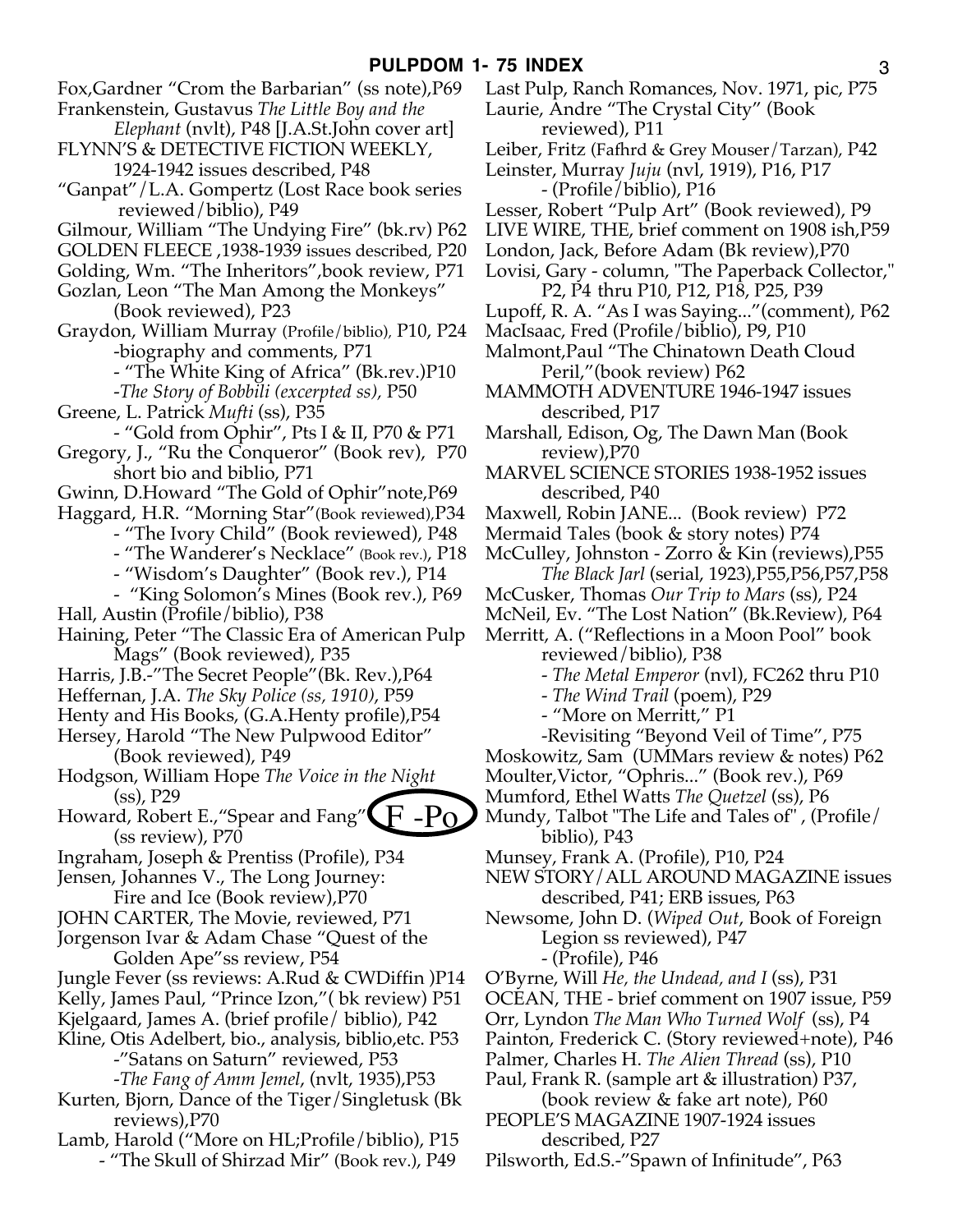POPULAR MAGAZINE (The) (1905-1920 issues

described), P21

- 1920-1924 issues described, P30
- 1925-1931 issues described), P32
- "Fantasy in THE POPULAR P30
- Prentice, Harry (books reviewed), P23
- Price, E. Hoffman "Grimes, Outlaw!" (Book of ss reviewed), P32
- Raine, William MacLeod *The Cave Boy* (ss), P35 -(Profile/biblio), P35
- Resnick, Mike *The Gefilte Fish Girl*, P74
- Ranson, Joe H. *A Mystery of the Air* (ss), P31
- Regard, Paul,"Kwa, King of Ophir (ss rev)P69
- Roberts, W.A. (Profile/books described, P44
- Rogers, Joel T. (Profile/biblio), P5
	- (Profile), P34
- Rohmer, Sax (Profile/biblio), P36
- -*The Methods of Moris Klaw* (ss), P36
- Roland, Marcel (French Author) *The Missing Link* (ss), P46
- Roscoe, Theodore, (Story review/Profile), P46
- Rosny, J. H. (Books described/Profile), P44
- TheGiant Cat/Quest of the Dawn Man (Book reviews),P70
- Rousseau, Victor "The Devil Chair"(review),P54

Roy, John F. - "Guide to Barsoom"(Bk rev.),P63 Ruddick, Nicholas, The Fire in the Stone (Bk

review),P70

Ruth, Franklin *In 1909* (ss), P18



- Sabatini, Rafael *The Hostage* (ss), P15 Sabin, Edwin L."City of the Sun"(Bk review),P62
- Sampson, Robert D. "Yesterday's Faces" (Six
	- volume series reviewed), P25 -"DeadlyExcitements...."(Bk rev.) P31
- Sargent, Epes W. *Beyond the Banyans* (nvl), P8, P9
	- Beyond the Banyans (story briefly described), P48
- *In the Land of To-Morrow* (nvl), P1 -P3
- SCIENCE & INVENTION (Cover art & sample
- pages),P14; 1920-21 issues profiled,art, P37
- SCIENCE FICTION +,1953, issues described., P42
- SCRAP-BOOK (The) (Clips from), P4
- Scott, R.T.M. *Nimba, the Cave Girl*, (ss), P14
- Seltzer, Charles Allen, (short profile), P51
- Server, Lee "Encyclopedia of Pulp Fiction Writers" (Book review), P49
- Serviss, Garrett P. *"Is Mars Inhabited!"* (1895), P15 - (Profile/biblio), P42
- Shackleford, Amelia *A Celestial Visitant* (ss), P2
- Shed, George C. Lost City of Gold, (ss rev), P69
- Smith, Clark Ashton "As It Is Written" (Book reviewed), P6
- Smith, E. E. *Insulation* (ss), P33
- Smith, Wilbur "The Sun Bird" (Book rev), P69
- Sneddon, Robert W. *The Nameless Thing* (ss) P52 SOLDIERS OF FORTUNE 1931-1932 issues described, P46
- Soulvain, Francois *Stone Gods* ( ss, 1912), P62
- St. John, J. Allen (Book of Art described), P43
- ST. NICOLAS MAGAZINE 1873-1939, issues described, P27
- Stacpoole, H. deVere *Glued* (ss), P30
- Sterling, George *The Sabor-Tooth* (ss), P21
- Stevens, Francis, "First Lady of Science Fiction", bio with inbeded biblio, illus. color, P51
- Stilson, Charles B. (Profile/biblio), P73
- Stone, Graham "Notes on Australian SF" (Book reviewed), P41
- Surdez, Georges (Books reviewed/Profile), P46
- TALES OF WONDER 1937-1942 issues desc, P26
- Tarzan (see "Legacy of the Ape Man," P45)
	- "How I Wrote 'The Origin of Tarzan',"P8
		- "Men Among Monkeys" (Two Harry Prentice books reviewed regarding possible origins of Tarzan), P23
		- "More on the Origin of Tarzan," P25
	- "The Other 'Lost Adventure,'" P18
- Terhune, Albert Payson (Profile/biblio), P39
- Thebes of the 100 Gates (Bk review), P75
- THRILL BOOK, THE (Editorial excerpt), P17
- Tooker, Richard, The Day of the Brown Horde (Bk review),P70; mention, P71
- TOP-NOTCH 1910-1937 issues described, P13
- issues descr. Revised & expanded, P44
- Trussel, Stephen, Prehistoric Fiction notes, P71
- Tuckerman, Arthur *Barney of the World Police* (ss), P30

Verne, Jules "Adventures of the Rat Family" (New book reviewed), P20

> - "The Chase of the Golden Meteor" (Book reviewed), P19

- Vrooman, H. Well. *The Avenging Tiger* (ss), P11
- Wallace,Rothvin *Mask of the Red Garden*, ptI, P72 *Mask of the Red Garden*, pt II, P73
- Walsh, George E., *The Golden Rainbow (ss),* P67
- Waterloo, Stanley, Story of Ab (Bk review),P70
- Weber, Ronald "Hired Pens" (Book rev.) P27
- WEIRD TALES (Partial facsimile of issue #1), P14
- Wells, H.G. *The Star* (ss, fax of S&I ,1923), P19
- Story of the Stone Age (ss review),P70
- Wetjen, Albert Richard "The White Shark" (Profile/book of ss review), P32
- Worts, George F. (Biblio), P34
	- (Profile/biblio/books review), P33
- Zoar, E.Rickard "Amazon Queen of Ophir" (ss review),P69

## **Caz = ridgefirecaz@gmail.com**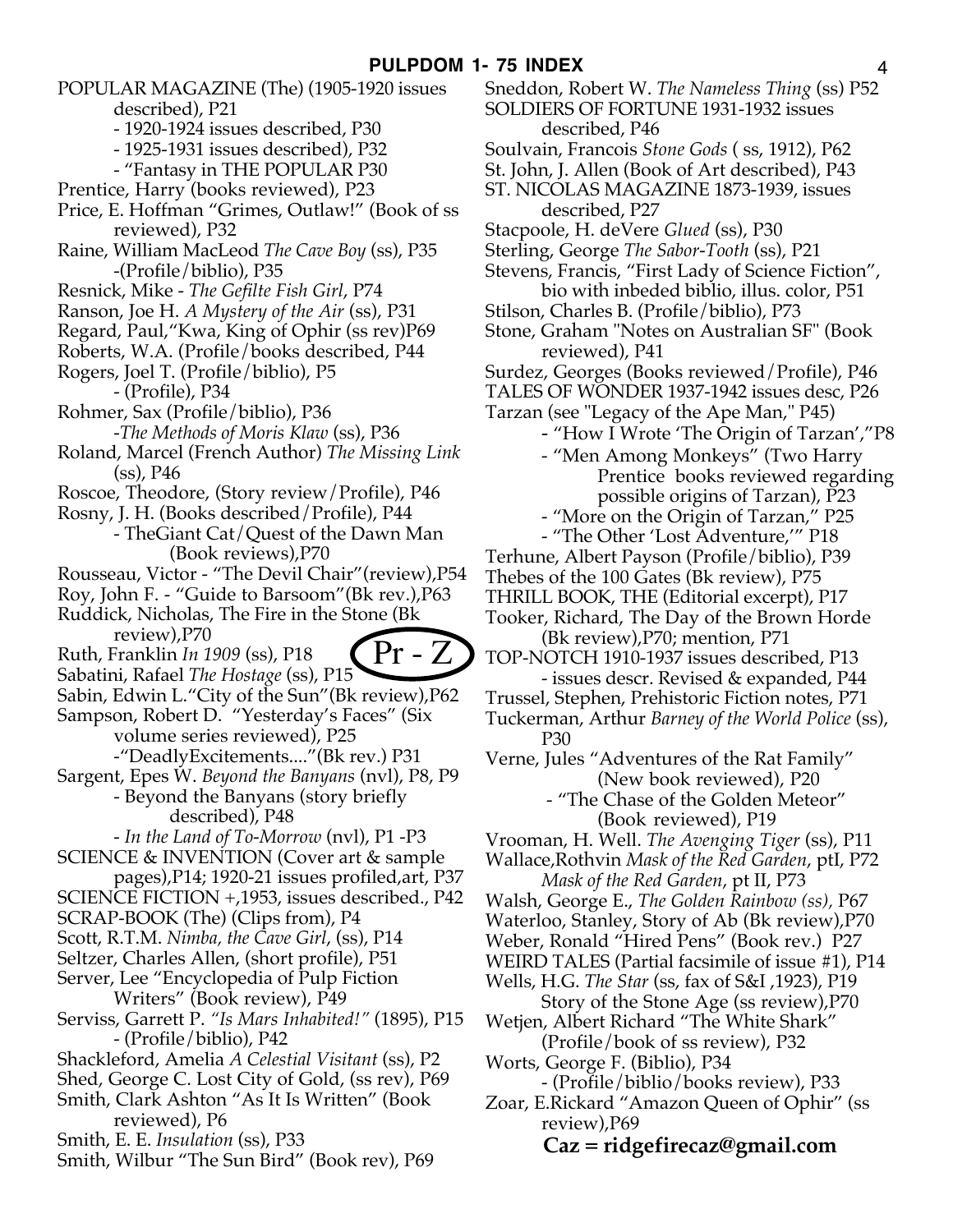## INDEX to THE FANTASY/FANTASTIC COLLECTOR **201-262**

 **61 issues, Dec. 1988 - Dec. 1996. Pulp titles, pulp authors, and misc. \*\* Pulpdom No. 1, Jan., 1997 replaced FC 263**

| Adventure: A Tribute(brief pulp history 1910-1953), by Caz and D. C. Richardson                                                                    | No. 204                           |
|----------------------------------------------------------------------------------------------------------------------------------------------------|-----------------------------------|
| "The Index to Adventure" by R. Bleiler, review by Charles Cunningham                                                                               | No. 260                           |
| Allan Quatermain, A Man for All Times?" by Roger Allan, w/illus (fictional biog.)                                                                  | No. 220                           |
| <u>Amazing Stories</u> , 4 early pulp covers reproduced                                                                                            | No. 212                           |
| "Fantastic Novels from Amazing Stories 1926-1931, published as books                                                                               | No. 247                           |
| Antarctic Fiction, A Descriptive Bibliography by Fauno Cordes, I, II & III                                                                         | Nos. 251, 252, 253                |
| <u>Argosy</u> "A Chronology of <u>Argosy, All-Story, Cavalier &amp; Munsey's Mag.</u> " by Caz                                                     | No. 257                           |
| Ash, Fenton (Frank Aubrey, F. Atkins) A SON OF THE STARS novel plus                                                                                |                                   |
| biog./biblio. notes by Stu. Teitler, D. C. Richardson & Sam Moskowitz<br>"Maybe ERB ReadA TRIP TO MARS" by Fenton Ash, review by Caz.              | Nos. 201-216<br>No. 251           |
| Asimov, Isaac (review of his world & American history books pub by H&M in 1960's)                                                                  | No. 210                           |
| <u>Astounding</u> , 8 old pulp covers reproduced, back cover                                                                                       | No. 222                           |
| Avallone, Michael, PRELUDE TO HELL, unpub. short fantasy from 1947                                                                                 | No. 231/32                        |
| Avalon Books: Their First and Last Pulp Novels (pulp stories into hardcover)                                                                       | No. 241/42                        |
| Bedford-Jones, H. "Riley Dillon" by Al Lybeck, illustrated                                                                                         | No. 255                           |
| _ "The Ultimate Professional -" by Al Lybeck, illustrated                                                                                          | No. 256                           |
| "Bill Barnes", biography of a pulp hero by Will Murray, illus.                                                                                     | No. 219                           |
| Bleiler, E. F., review & selections from S-F; EARLY YEARS<br>Nos. 225, 226, 240/1, 243, 255                                                        |                                   |
| <u>Blue Book</u> , four 1920's covers reproduced, incl. 2 by J. Allen St. John                                                                     | No. 233/34                        |
| Boy's Own Paper (British periodical), illos from No. 258-, article in No. 257, cover in                                                            | No. 260                           |
| Burroughs, Edgar Rice: "Whence John Carter?" by Caz, analysis, book reviews, etc.                                                                  | No. 248                           |
| "How Tarzan Kept the Wolf From the Door" by ERB, from 1929                                                                                         | No. 248                           |
| "How I Wrote the Tarzan Books" by ERB from 1929                                                                                                    | No. 249                           |
| Tarzan & ERB Films on Video, assembled by Caz & Pete Ogden                                                                                         | No. 252                           |
| ERB in Italian, comments on new books (2 shown) from Italy by Caz                                                                                  | No. 254                           |
| "A Short History of The Burroughs Bibliophiles" by C. B. Hyde                                                                                      | No. 255                           |
| Tarzan of Africa" by Brian Stableford, a serious analysis________________________                                                                  | No. 256                           |
| UNDER THE MOONS OF MARS, serial <u>All-Story</u> , 1912,                                                                                           | Nos. 261---into Pulpdom<br>No.261 |
| Tarzan/John Carter, Dark Horse comics, review by Flem Chapman<br>[also see Ross, Ronald - CHILD OF OCEAN, a Tarzan-like novel reviewed in No. 259] |                                   |
| Challis, Geoge, biblio. (pseud of Frederick Faust, Max Brand), 6 Argosy cvrs.                                                                      | No. 205                           |
| Claudy, Carl H., brief autobiog & biblio., 4 SF books, + "SF in American Boy" mag.                                                                 | No. 245                           |
| Connell, A. - DREAM'S END, short fantasy fax from Wonder Stories, Dec. 1935                                                                        | No. 217                           |
| Cook, William Wallace, biblio. & biog., 18 pb cvrs, commentary by Sam Moskowitz,                                                                   |                                   |
| ADRIFT IN THE UNKNOWN novel (abridged), fax from Argosy, 1904                                                                                      | Nos. 253.254                      |
| CASTAWAYS OF THE YEAR 2000, novel fax from Argosy, 1912                                                                                            | Nos. 255, 256, 257                |
| Cummings, Ray, "Almost Forgotten SF Author" by Caz, illus biblio., Argosy covers,                                                                  |                                   |
| splash pages, titles, pb covers, biog. by Mike Chomko, reviews, etc. No. 246 and in No. 249                                                        |                                   |
| Crump, Irving "Father of Og" by Hank Ward, brief biog. & biblio.                                                                                   | No. 252                           |
| Doyle, Arthur Conan, 50+ paperback checklist, 16 covers reproduced                                                                                 | No. 214                           |
| The Best 'Fantasy Commentator' Fanzine?, fanzine review of #29-43 by Caz                                                                           | No. 243                           |
| England, George Allan "Scientific Romancer" by Al Lybeck, illustrated biog., biblio,                                                               |                                   |
| Cavalier pulp cover, additional biblio. by Darrell R. Richardson                                                                                   | No. 257                           |
| BEYOND WHITE SEAS novel (abridged) All-Story 1909-10, new illus.                                                                                   | No. 258, 259, 260                 |
| EVOLUTION ON MARS by Hugo Gernsback, 2 p. editorial from <u>Sci.&amp;Inv.</u> , Aug. 19                                                            | No. 259                           |
| <u>Famous Fantastic Mysteries</u> , chronological index of stories, by Mike Chomko                                                                 | No. 229/30                        |
| Flynn, Errol, a very brief biblio. of books by & about, his 2 pb cvrs, and photo of                                                                | No. 251                           |
| Forester, C. S. "& An Age of Fighting Sails", pb novels & covers, other authors, etc.                                                              | No.239/40                         |
| "Fighting Sails" pt II, corrections and additions, incl. other similar authors                                                                     | No.241/42                         |